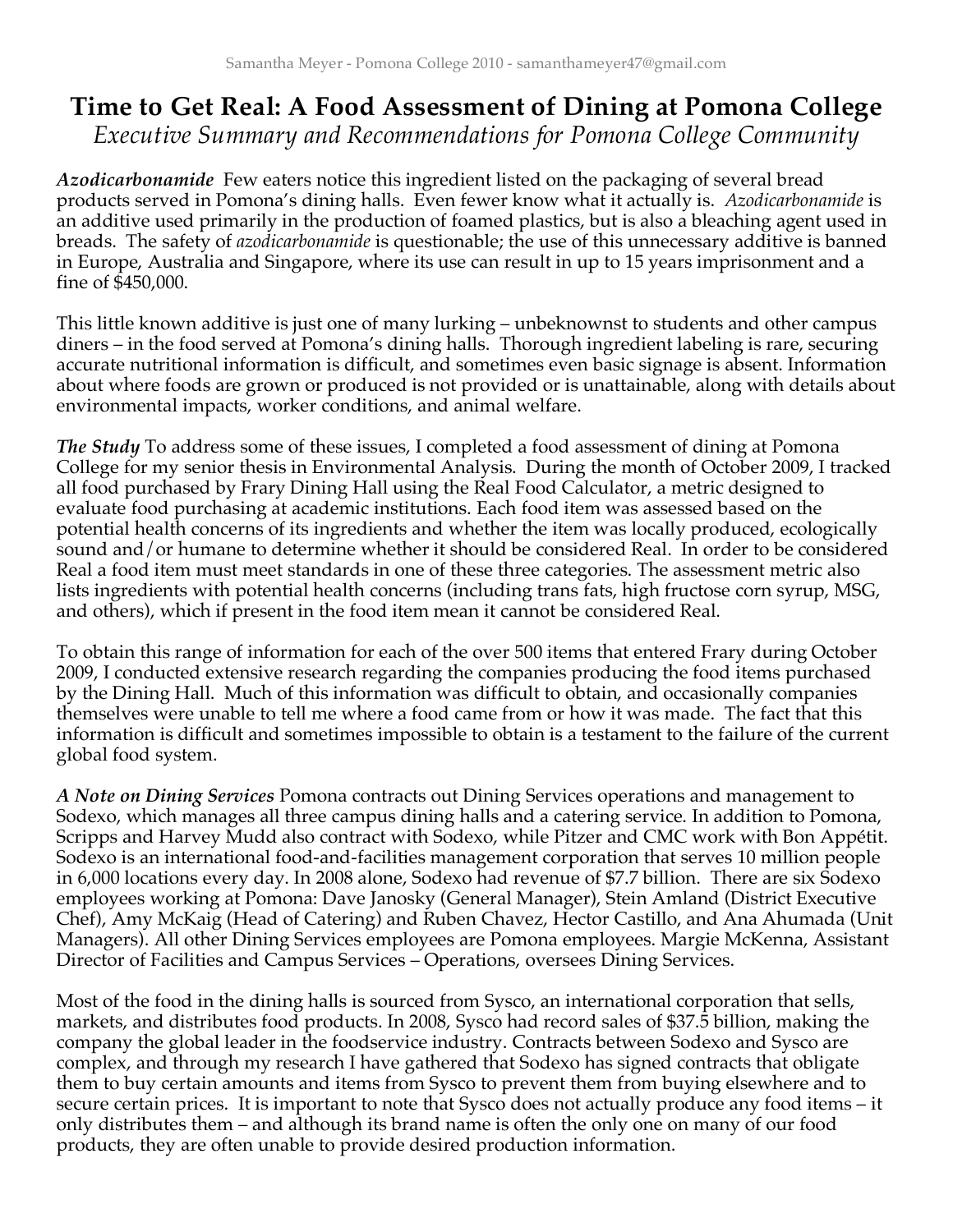## *The Results*

- >> During the month of October, over \$150,000 worth of food purchases were examined.
- >> Of all purchases, only 8.9% qualified as Real Food. Each food that qualified as Real Food met the standards for at least one of the attributes (local, ecologically sound, or humane). Some food items qualified for two attributes, making them Real Food A.

A total of 2.1% of all food purchases qualified as Real Food A, comprising 24% of those items considered Real Food. The remaining 6.8% of foods that qualified as Real are considered Real Food B and met only one standard.



- **Percent Real Food by classification**
- >> Of the foods assessed, over one third contained ingredients considered harmful to human health. Ingredient listings were unavailable for  $11\%$  of the items, and 8% of the items were already disqualified for other reasons, so ingredients were not reviewed. Less than half of food items were acceptable based on ingredients.



**Total food expenditures during Oct. 2009**

- >> Of the foods that qualified as Real Food (either A or B), nearly half were produce. Over one- third were seafood,  $10\%$  were beverages and  $4\%$ baked goods.
- >> Over two-thirds of the foods that qualified as Real Food were local. Slightly over half were ecologically sound. Nearly one quarter of Real Foods were both local and ecologically sound. No items examined during the study period qualified as humane.



**Ingredient concerns of all food examined**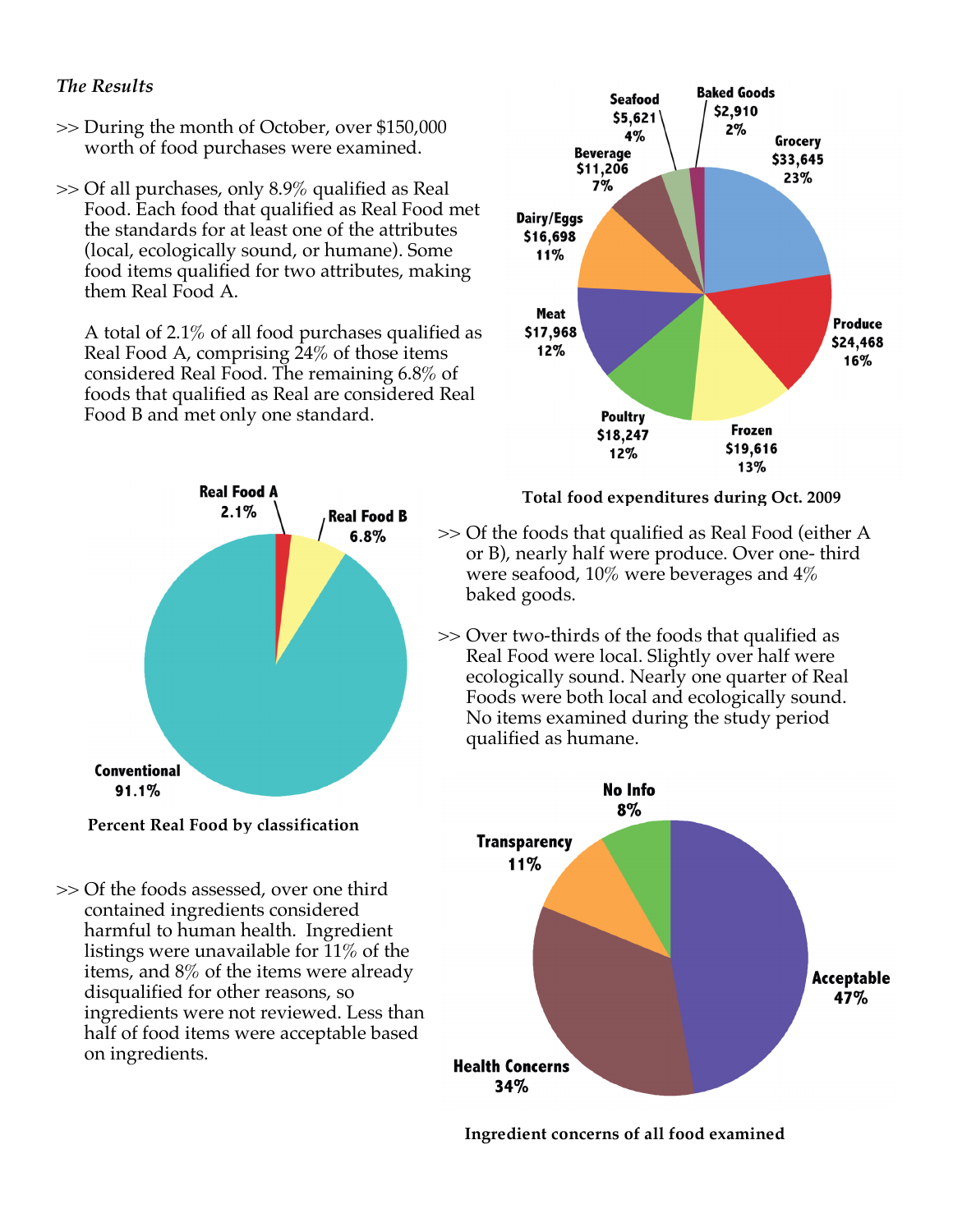## *What qualified as Real Food?*

- 87% of seafood purchases were local, 55% of which were ecologically sound
- 27% of produce: 16% of which was local and 11% which was ecologically sound (including only bananas and spring mix, although neither is labeled and only through calling the company did I obtain this information)
- ! Soy milk because it is organic
- ! Coffee because it is Rain Forest Alliance Certified
- Western bagels, including plain, onion, cinnamon raisin, egg and sesame, because they are made by a local company (note: hearty grain and blueberry varieties did not qualify due to additives)
- Sesame/soy sauce because it is made by a local company
- ! One type of sausage (link, Italian, mild) because it is made by a local company



While these results are by no means a conclusive assessment, they do provide a strong indication of how Pomona is spending its food purchasing dollars. The fact that Pomona directed just under nine percent of Frary's purchasing dollars to Real Food during the study period is astonishing, given the low standards set by the calculator for what constitutes Real Food. Though Pomona is making some significant purchases of Real Food, it does not seem to be a concerted effort. It is time for the College to seriously consider the impacts of the food we are purchasing on the environment, the health of students, and the people and animals involved in production.